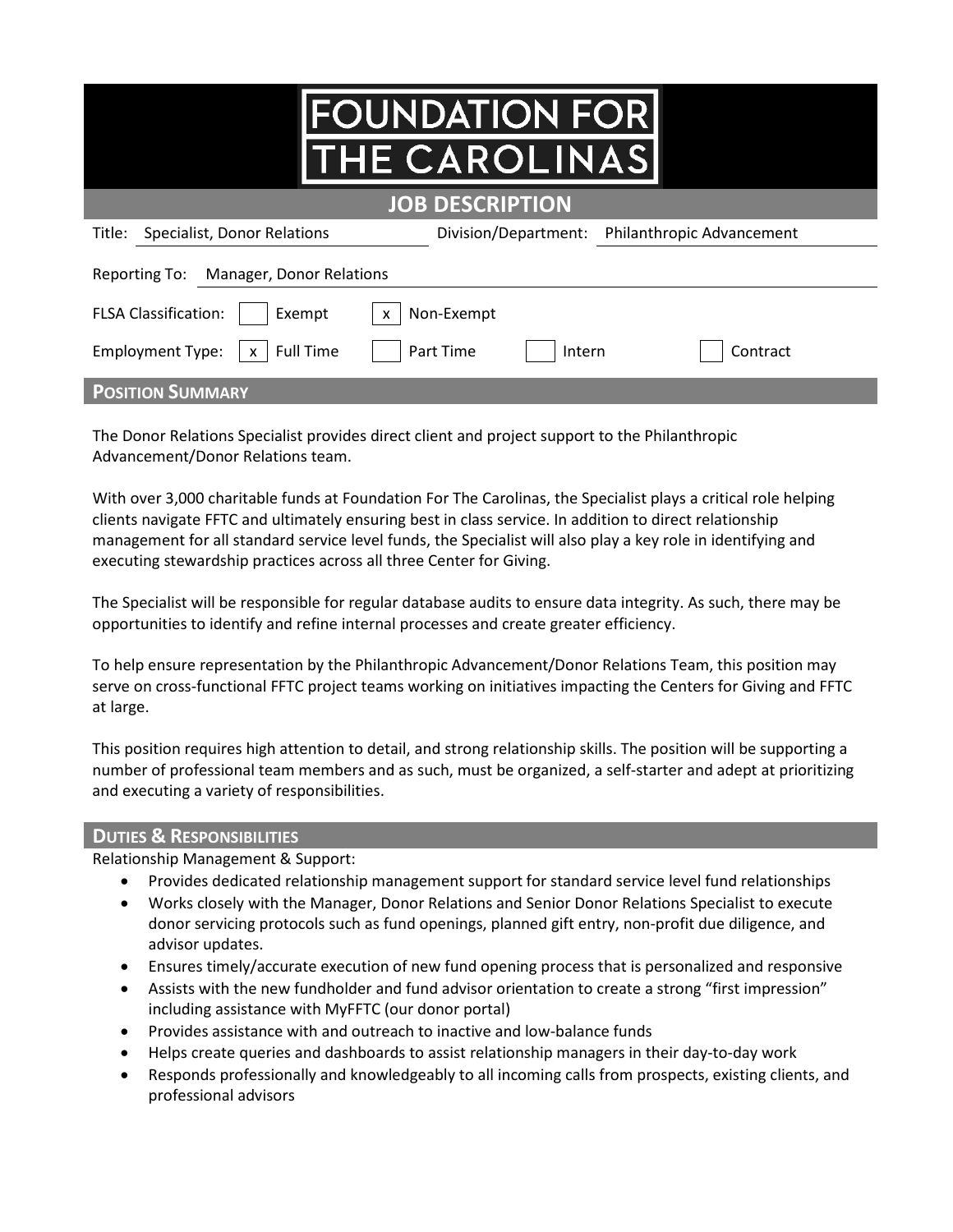- Understands FFTC's core business including the various philanthropic vehicles offered Assists with the monthly fund statement / reconciliation process to ensure timely release of statements to fundholders
- Maintains physical fund / planned gift files
- Assists with the execution of realized planned gift documentation in collaboration with both external and internal partners.
- Assists the Center for Personal Philanthropy with planned gift reporting to include tracking the overall pipeline, realized gifts, and grantmaking impact for distribution both internally and externally
- Initiates planned gift related fund changes, as required.
- Acts as Donor Relations Team liaison for clients and staff
- Takes a proactive approach in identifying donor servicing needs and works with VP, Donor Relations and Manager, Donor Relations to implement and rollout enhancements
- Manages the donor acknowledgement process to ensure compliance with FFTC's internal processes.
- In coordination with the Donor Relations team, executes updates to existing fund relationships as requested

Operations & Project Management:

- Understands the end-to-end business processes in detail within Donor Relations/Philanthropic Advancement and strives towards continuous improvements.
- Understands the inter-relationship between Donor Relations/Philanthropic Advancement processes and processes within other functional areas; and
- Keeps process documentation up-to-date and trains new employees on the processes (where appropriate).

Database Management & Reporting:

- Provides general database management, including creating and executing internal procedures for ongoing maintenance and audits
- Audits the databases (focusing on Raiser's Edge and Granted Edge) on a regular basis for changes to ensure consistency and adherence to approved business processes
- Assists with and prepares reports and queries for staff and VIP & custom level clients, including supporting organizations
- Develops and prepares ad-hoc reporting on an as-needed basis

Additional Responsibilities:

• Provide assistance, as required, on assigned projects, leveraging research, analytical and technical skills to help identify problems, quantify issues, and work towards solutions.

*This job description is not designed to cover or contain a comprehensive listing of activities, duties or responsibilities that are required for the position. Other duties, responsibilities and activities may change or be assigned at any time with or without notice.*

## **JOB QUALIFICATIONS**

- High school diploma
- Ability to work with donors, fundholders, and staff
- Strong computer skills, particularly Blackbaud & Microsoft Office products
- Adaptable, detailed oriented and collaborative
- A high level of discretion in handling confidential and sensitive data
- Ability to be flexible in a work environment often filled with challenging situations and resource constraints